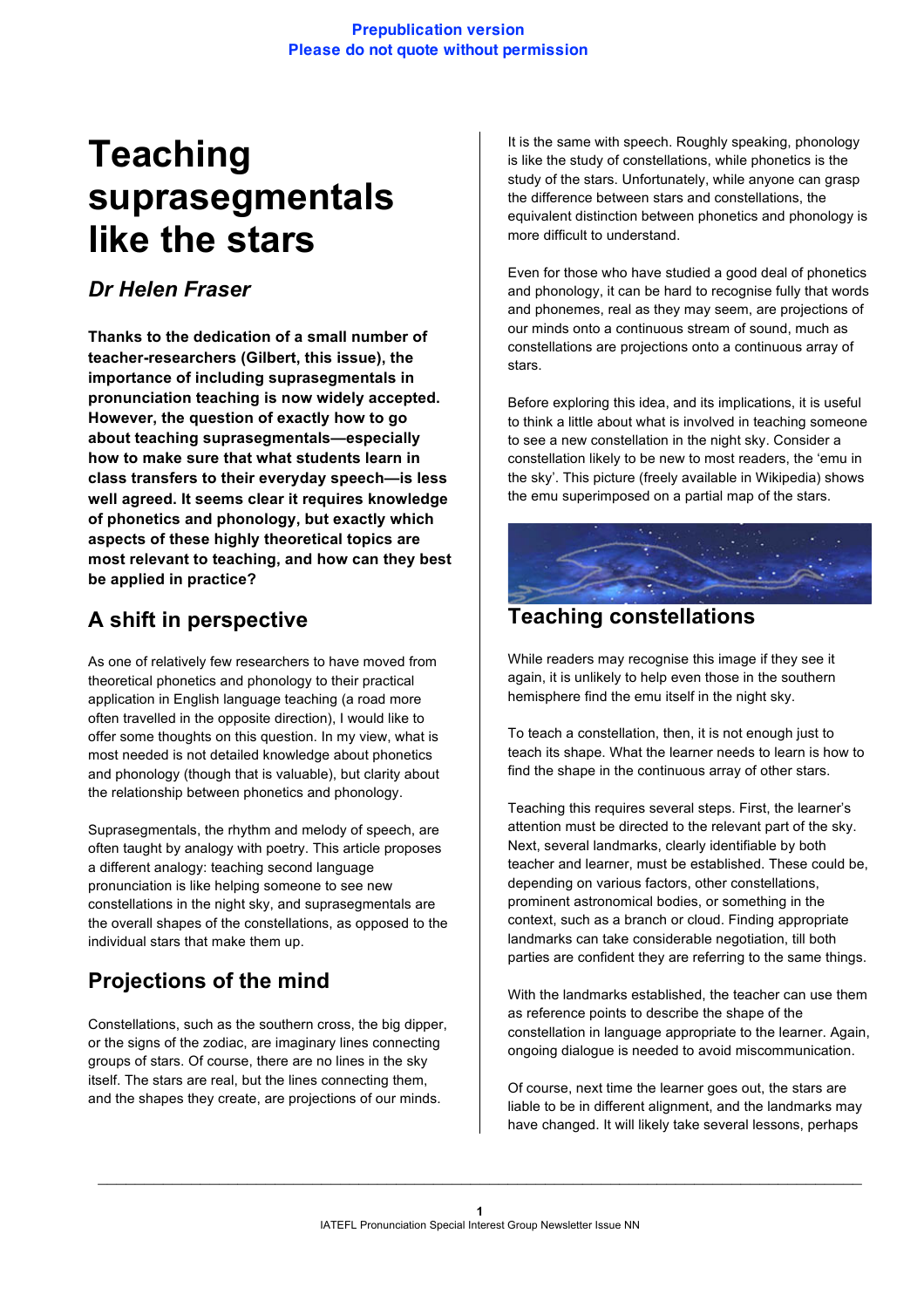with aids, such as maps of the stars with constellations drawn onto them, for the learner to gain confidence in picking out the new constellation. But eventually it will 'leap out' under any conditions, and the learner will wonder how they could ever have missed it.

Teaching pronunciation requires a very similar process. However, there are several complications which make it far more difficult than teaching constellations.

### **Constellations without the stars**

One complication is that in the process of learning to speak their first language, people acquire a kind of 'L1 prejudice' that makes it hard to hear the actual sound of speech. It is as if each person saw the constellations of their own culture so clearly, they barely noticed any other stars. Rather than acknowledging constellations to be projections of their minds, they would feel their own constellations were obvious features of the night sky, and find it hard to imagine there could be any others.

Consider the effect on the constellation-teaching process above if people could see only the constellations they know, and not the stars.

But it gets worse. In many situations, pronunciation is taught through the target language. In terms of the analogy, this means not just constellations but landmarks are discussed in a language in which learners have limited proficiency. So teaching suprasegmentals is like teaching new constellations to someone who has a limited view of the stars, and speaks a foreign language.

Clearly this would be very difficult under any circumstances. But what if teachers themselves remained in their L1 prejudice, unaware they had a limited view of the stars? Recognising that learners find the new constellations hard to see, but having a poor understanding of the reason, they might offer very simple descriptions of the constellations, draw pictures of them, and provide practical exercises in distinguishing one from another. Such teachers would be disappointed and puzzled when learners, having done quite well on the exercises, still found it hard to locate the actual constellations in the real sky.

This may recall a concern expressed by many teachers: students often have trouble transferring the pronunciation they learn in class to life outside. One factor may be that some popular teaching methods do the equivalent of teaching from pictures of constellations, giving insufficient practice in how to actually recognise the constellations in the real sky outside.

The problem is, the L1 prejudice makes methods that would seem absurd if used to teach constellations, appear perfectly sensible when applied to pronunciation teaching. And a further complication compounds the problem.

# **Poetry and constellations**

The second complication can be illustrated by considering the common practice of teaching suprasegmentals through poetry. In terms of the analogy, poetry is like an image of the sky with particular constellations highlighted or embellished to make their shapes stand out clearly.

Such a map would be a useful teaching aid for many kinds of lessons, but it would not really help learners who did not already know a constellation pick it out among the stars. To see this, consider the image above: highlighting the emu outline in a bright colour, and adding detail to clarify its emu shape, would not help a novice locate the real emu in the sky. In fact, it could hinder them, by making the image less like what they actually see in the sky.

It is the same with poetry. The rhythm of poetry is certainly simpler and more obvious than that of real speech. This can make it seem like an aid for those who have trouble with the more complex rhythm of real speech. But there is a flaw in this reasoning.

The rhythm of poetry is simpler because it is more abstract. Learning abstractions, generally, is hard. So though the rhythm of poetry itself is simple, creating the rhythm is hard. After all, many people who can speak perfectly well have limited ability to create or even recite poetry.

Highlighting constellations helps someone trying to memorise them, or draw them, not someone trying to recognise them in the first place. Similarly, in the first language, learning nursery rhymes and limericks is more important for learning to write than to speak (Gillon 2007).

However, just as first language acquisition creates an L1 prejudice that makes constellations seem more real than the stars, so literacy acquisition creates a 'strange inversion' whereby the simple rhythm of poetry seems like a stepping stone to the complexity of real speech.

This is not to say poetry should not be used in second language teaching. It does suggest that using it effectively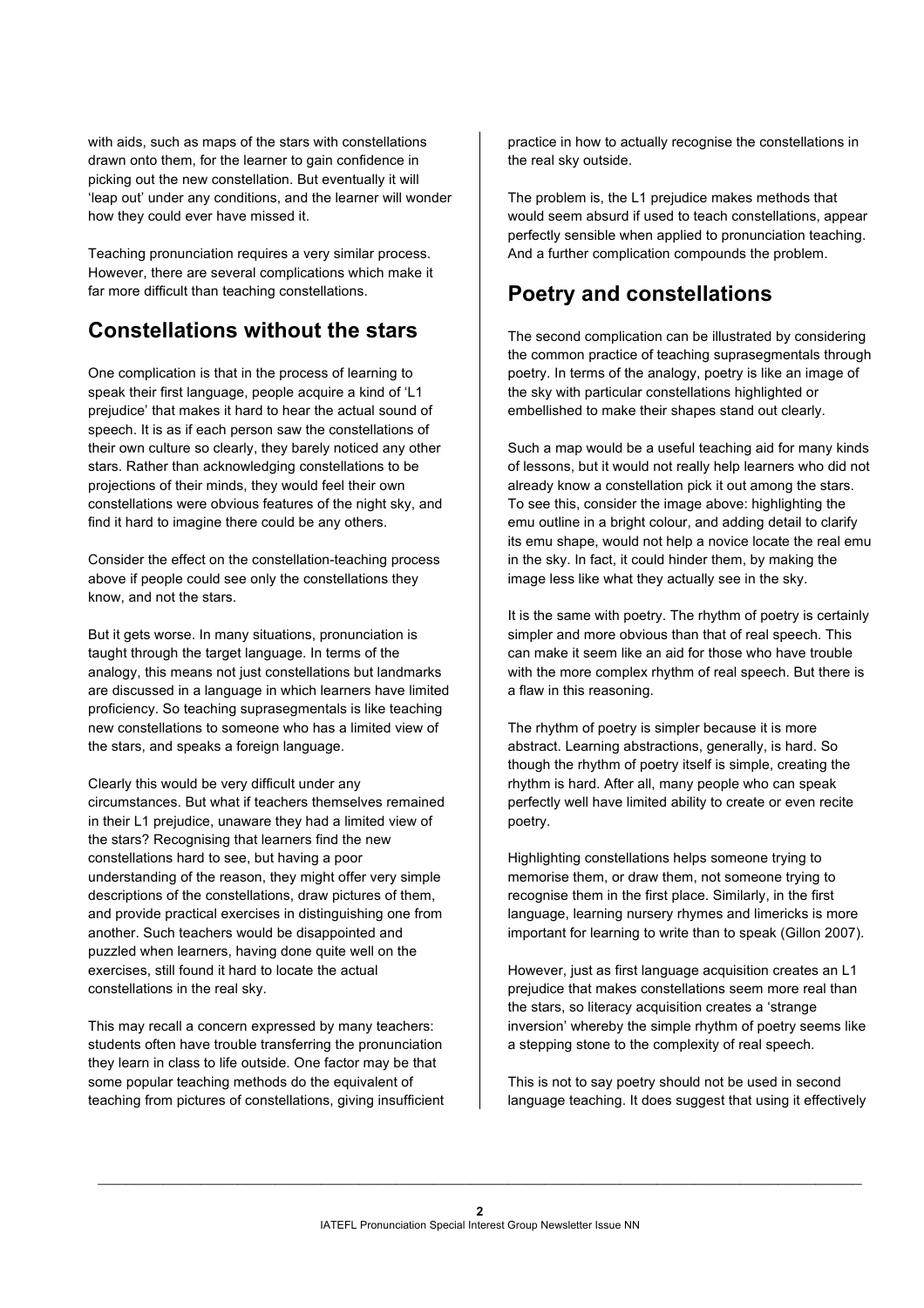requires a good understanding of the true relationship between poetry and real speech.

#### **Poetry and real speech**

It is clear the rhythm of everyday spontaneous speech is more complex than that of poetry. What is often not fully appreciated is just how much more complex it is.

One way to gain a small impression is with a digital jukebox (iTunes or Windows Media Player) with a visualiser (an image that pulses to the rhythm of music). Playing music with a strong beat shows a clear, pulsing effect that can be followed even with the sound muted. Playing natural speech through such a visualiser makes a poor show.

With the audio on, it may appear to have a faint but regular beat, but it is generally impossible to follow the beat in the visuals after the sound is muted. This is because, without the 'aural filter' of the L1 prejudice that makes us think the rhythm is regular, the visuals show the rhythm of speech as it really is—not at all like poetry. Even to call it 'stress timed' or 'syllable timed' is at best a simplification (Cauldwell 2002). Similar differences between how we think about speech and what it is really like pervade all levels of analysis—speech is always far more complex than it seems (Ladefoged 2005).

This is not to say real speech has no rhythm, or there are not significant differences in the rhythm of different languages. But describing its rhythm accurately is difficult even for highly trained phoneticians, and there is rarely a single 'right answer'. Many learned journals are filled with debates about the best way to analyse the rhythm even of the simpler forms of real speech, such as prepared monologue, let alone spontaneous conversation (Clark et al 2007).

Fortunately, it is generally not necessary for teachers to come to grips with this literature—and if they do, it will not necessarily help them teach suprasegmentals well. One reason is that the rhythm of speech is an epiphenomenon.

# **Rhythm as epiphenomenon**

When speaking normally, people are not primarily concerned to produce rhythm, complex, simple, or otherwise. Their concern is to convey meaning, which they plan in chunks, generally not much larger than a sentence or two (Wells 2006).

In putting together these chunks, they do create sequences of stressed and unstressed syllables, and it is true that if we step back and reflect on the sound of speech, as opposed to listening to its meaning, the stresses and other features meld together to give a sense of a regular rhythm. But as just discussed, it is not really much like the rhythm of poetry. Importantly, it's not just that people don't talk in poetry—we actually can't talk in poetry. This is because in speaking, the focus is not on rhythm but on meaning. Making poetry requires reflection on rhythm as an epiphenomenon.

An epiphenomenon is a high-level pattern that emerges as an unintended (though interesting) consequence of intentional acts at a lower level. Another example is the pattern of traffic that emerges from many individual people driving to and from work. Understanding such patterns is useful for many purposes, such as planning new roads and services, but describing them is of little use in helping a driver find her way to work.

The point is, teaching suprasegmentals is not primarily about imparting a body of knowledge. It is about helping learners develop a skill. For that, detailed knowledge of the technicalities of phonetics and phonology is neither necessary nor sufficient, any more than is expertise in astronomy for teaching constellations.

In both cases, what is essential is clear recognition of the stars as distinct from constellations. In teaching constellations, this is so obvious as to be a truism. Unfortunately, the same is not true in the case of speech.

# **Phonetics vs phonology**

It is commonly believed the role of phonetics is to provide accurate technical descriptions of the phonological units of language, for example, to describe the combination of loudness, pitch and duration that creates the percept of stress.

Such descriptions are valuable for many purposes, and are certainly an important part of phonetics. However, this view of phonetics is limited in ways that can hinder pronunciation teaching.

First, it encourages a focus on the physical differences in the sound of different languages, such as differences in the way stress is realised. Of course such physical differences exist, and are certainly relevant to language teaching. But too much focus on them ignores a far more important source of problems for learners—the psychological differences that focus people so much on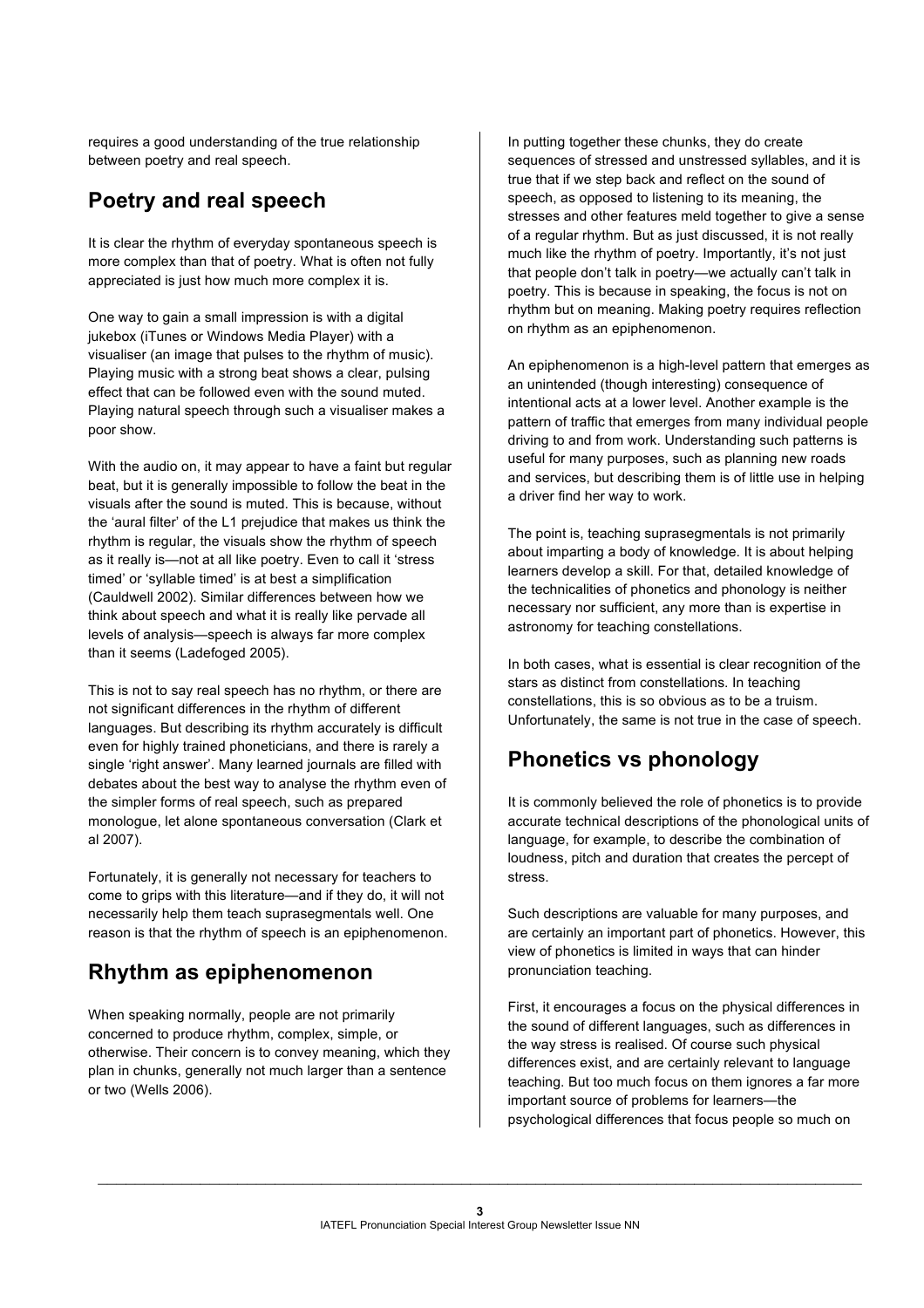the constellations they happen to know, they fail to see the vast array of other stars. To appreciate this, consider that learners are rarely able to reproduce the exact sound of the L2 (its stars). Even when it is modeled for them to imitate directly, they tend to project upon it the phonological patterns of their L1 (their constellations).

Second, it encourages a focus on describing, rather than identifying, speech patterns. Phonetic descriptions, no matter how accurate, do not actually enable identification of phonological units. This point can be made clearer via the analogy. To say the Southern Cross has the shape of a cross is accurate, but there are thousands of 'crosses' potentially to be seen among the stars. No amount of additional description of that specific cross can identify it.

The point is the very same stars can be seen in different ways. The only real way to help someone identify a constellation is to look at the stars together, establish landmarks, reference points and shared vocabulary, and use these to show the constellation as you see it.

It is the same with speech: any one stretch of speech is open to numerous phonological interpretations (Fraser 2003). The problem is the similarity is obscured by the L1 prejudice and the strange inversion—which remove the one thing most valuable in the teaching process, awareness of the stars, and of the very different ways they can be grouped into constellations by people from other cultures. 'Homophonic translations' like *un petit d'un petit* (*Humpty Dumpty* to English ears) are intended as humour but have a great deal to teach about speech perception.

The best way to help pronunciation teachers is to help them build this awareness. This does not require detailed knowledge of the technicalities of phonetics and phonology—but that does not mean it is easy. It certainly cannot be gained just by reading an article like this. Close consideration of carefully constructed demonstrations and experiences is needed to disrupt everyday assumptions and encourage distrust in all that seems 'obvious'.

### **Teaching like the stars**

So what practical recommendations can the constellation analogy suggest? First, it is important to be clear that the purpose of the analogy is not to promote new techniques, guaranteed to be successful. It aims to offer a framework within which to understand what makes teaching practices successful or unsuccessful in different contexts, enabling teachers to capiltalise on the successful, and respond constructively to the less successful.

The analogy does, however, offer some guidance on pronunciation teaching. Perhaps its most important implication is the need to engage in ongoing dialogue about pronunciation with learners, in metalanguage adapted to their linguistic, educational and cultural backgrounds. Thus it is not only the content of speaking skills classes that needs to vary depending on whether the learners are European literature students or Vietnamese accountants. The landmarks, and the metalanguage in which they are described, must also be appropriate.

Achieving this requires constant monitoring to be sure material studied in class transfers to spontaneous speech. When it does not, it is likely there has been a breakdown in metalinguistic communication.

This can be checked quite simply by recording a short sample of a learner's speech, juxtaposing it with a sample of the teacher saying the same thing, and asking learners to pick out the salient differences. If they can do this, it suggests they have understood the class work, but need more practice to reinforce what they have learned.

If they cannot, it is necessary to engage in dialogue with them. The aim is not to correct errors, or provide right answers, but to listen to them talk about the differences they do notice. Doing this can create many surprises, as learners' answers are often very different from teachers' expectations. Using their answers as the basis of a dialogue to establish shared reference points and metalanguage can get the lesson back on track.

It can initially be frustrating when, after several lessons, learners are still unable to notice 'obvious' features such as extra syllables or mis-placed stresses (for example). However, it can be very illuminating to hear what they do notice—just as hearing someone speak of the constellations they see can give new insight into the stars.

# **The emu in the sky**

The potential for breakdown in communication about pronunciation between learners and teachers is enormous. A small indication of the kinds of issues that arise can be given by considering the experience of learning to recognise the emu in the sky.

The emu can be easily described as having its head in the Southern Cross and its body across Scorpio. However, even for someone who knows both these constellations, this description is not like to enable recognition. One problem is the emu is not a 'constellation' in the normal sense. Its shape traverses half the sky, defined not by